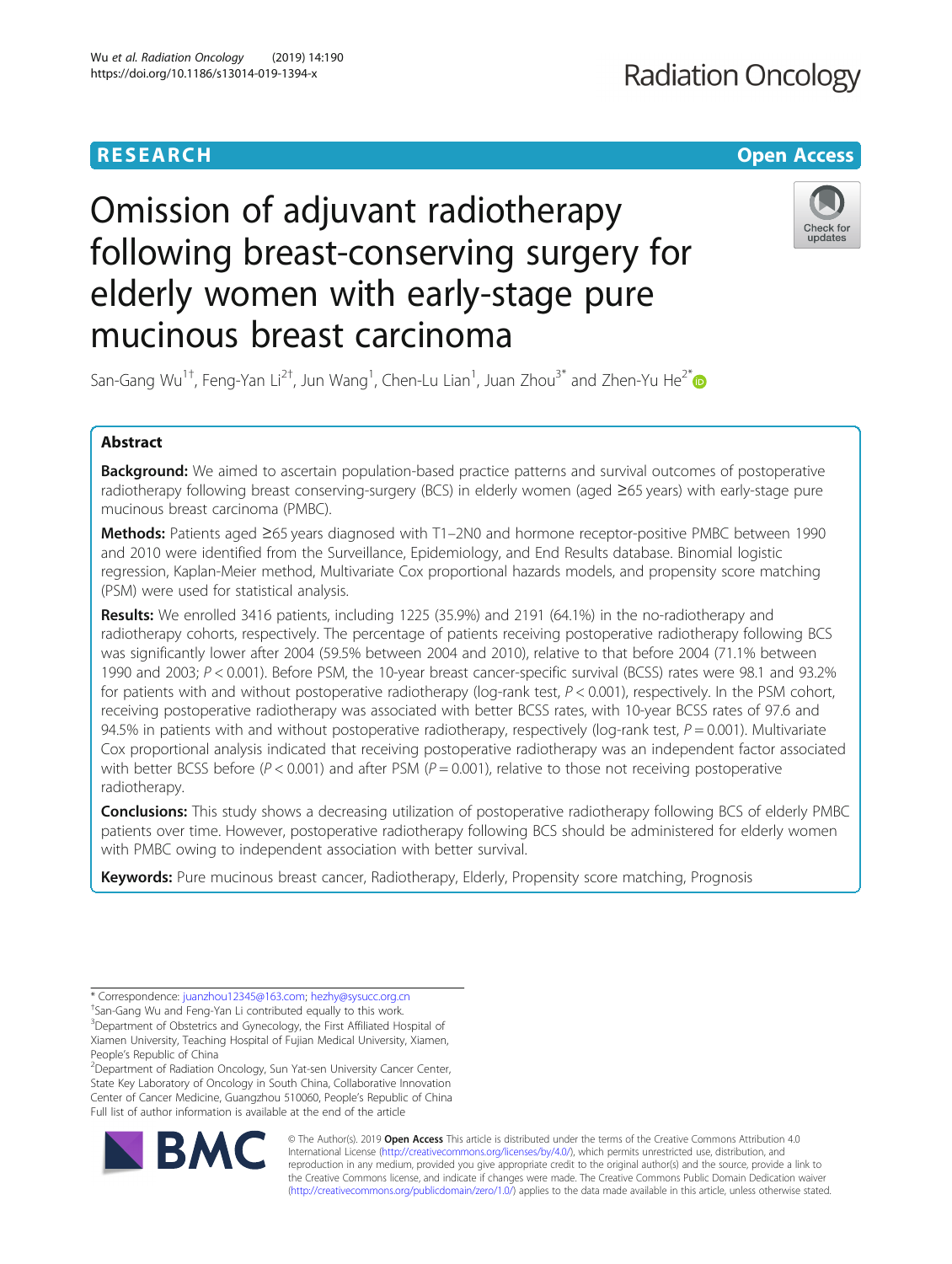# Background

Pure mucinous breast carcinoma (PMBC) is a rare type of breast carcinoma involving abundant extracellular mucin production, which accounts for approximately 1– 6% of all cases of breast cancer [\[1](#page-6-0), [2](#page-6-0)]. PMBC has distinct clinicopathological and molecular features, including higher estrogen receptor (ER) and progesterone receptor (PR) expression, greater likelihood of human epidermal growth factor receptor-2 (HER2)-negative status, lower grade, and lower risk of nodal metastasis [[3](#page-6-0)–[5](#page-6-0)], which all contribute to better outcomes compared to invasive ductal carcinoma (IDC); indeed, the 10-year disease-free survival rate is  $> 90\%$  [[6](#page-6-0)–[12\]](#page-7-0). In addition, the median age of PMBC patients was 70 years, which was significantly greater than the age of those with other histological subtypes [[11\]](#page-7-0). In clinical practice, the recommendation for adjuvant treatment of PMBC differs from that for the usual breast cancer histology [[13\]](#page-7-0).

Prior studies have found that breast-conserving surgery (BCS) is an appropriate surgical procedure for most patients with early-stage PMBC [[11](#page-7-0), [14](#page-7-0)]. In patients with invasive breast carcinoma, several prospective clinical trials have indicated that the omission of postoperative radiotherapy (RT) following BCS is safe and associated with an acceptable low risk of local recurrence and without a detriment to overall survival (OS) among female patients who are elderly (aged  $\geq 50$ , 65, or 70 years), tumor size  $\leq$ 5 cm (T1–2), node-negative (N0) disease, and ER-positive tumors  $[15–18]$  $[15–18]$  $[15–18]$  $[15–18]$  $[15–18]$ . However, none of these trials specified whether PMBC patients were enrolled. In addition, in the trials evaluating the omission of postoperative RT, endocrine treatment was mandatory and in fact, there were statistically significant differences in local control rates, even though the recurrence rates were very low in general  $[15–18]$  $[15–18]$  $[15–18]$  $[15–18]$  $[15–18]$ . Until today, there is no clear recommendation on the best management of elderly PMBC patients with low risk for local recurrence. In light of this, we used data from the large and contemporary Surveillance, Epidemiology, and End Results (SEER) program to determine population-based practice patterns and survival outcomes in PMBC patients receiving postoperative RT, particularly among the elderly population.

# Materials and methods Patients

Patients diagnosed with PMBC between 1990 and 2010 were included from the SEER program. The SEER program is a population-based database maintained by the National Cancer Institute that includes the de-identified information of cancer incidence, demographics, first course of treatment, and vital status of approximately 28% of the United States (US) population [\[19\]](#page-7-0). Patients who met the following inclusion criteria were included in this study: 1) women with PMBC and aged  $\geq 65$  years; 2) treated with or without adjuvant external beam RT following BCS; 3) stage T1–2N0 disease; 4) ER- and PRpositive disease; and 5) available data on race/ethnicity, tumor grade, and chemotherapy. We defined aged ≥65 years as the elderly because this cut-off age regularly used in gerontology [[20](#page-7-0), [21\]](#page-7-0). Patients with metastatic disease, RT prior to surgery, receiving non- external beam RT, without positive histology, and unknown sequence of surgery and RT were excluded. This study was exempt from the approval process of the Institutional Review Board as it used de-identified data from the SEER program.

# Measures

The following variables were included in this study: age at diagnosis, race/ethnicity, grade, tumor stage, and whether chemotherapy and postoperative RT was administrated. The primary end-point of the present study was breast cancer-specific survival (BCSS), which was defined as the time from diagnosis to death from breast cancer.

#### Statistical analysis

Patient demographics, clinicopathological variables, and treatment variables were compared using the chi-squared test based on whether postoperative RT was administered. A 1:1 propensity score matching (PSM) method including 5 variables (age at diagnosis, grade, race/ethnicity, tumor stage, and chemotherapy) was used to create the matched cohorts to reduce any potential confounding in the retrospective studies [[22,](#page-7-0) [23](#page-7-0)]. The predictors of postoperative RT administration were assessed using binomial logistic regression. The survival curves were plotted with the Kaplan-Meier method and compared using the log-rank test. Multivariate Cox proportional hazard models were used to investigate the independent prognostic indicators associated with BCSS. Statistical analyses were conducted using SPSS Statistical Software (version 22.0, IBM Corporation, Armonk, NY, USA), and a  $P$  value < 0.05 was considered to indicate statistical significance.

# Results

## Patient characteristics

We enrolled 3416 patients with a median age of 75 years (range, 65–99 years). Figure [1](#page-2-0) shows the patient selection flowchart for the present study. Most patients were Non-Hispanic White ( $n = 2829, 82.8\%$ ), well-to-moderately differentiated disease ( $n = 3326$ , 97.4%), T1 stage disease ( $n =$ 1672, 83.4%), and did not receive chemotherapy ( $n = 3343$ , 97.9%). A total of 1225 (35.9%) and 2191 (64.1%) patients were assigned to the no-RT and RT cohorts, respectively. Patients with older age  $(P < 0.001)$ , Non-Hispanic White  $(P = 0.039)$ , T2 stage disease  $(P = 0.041)$ , and no receipt of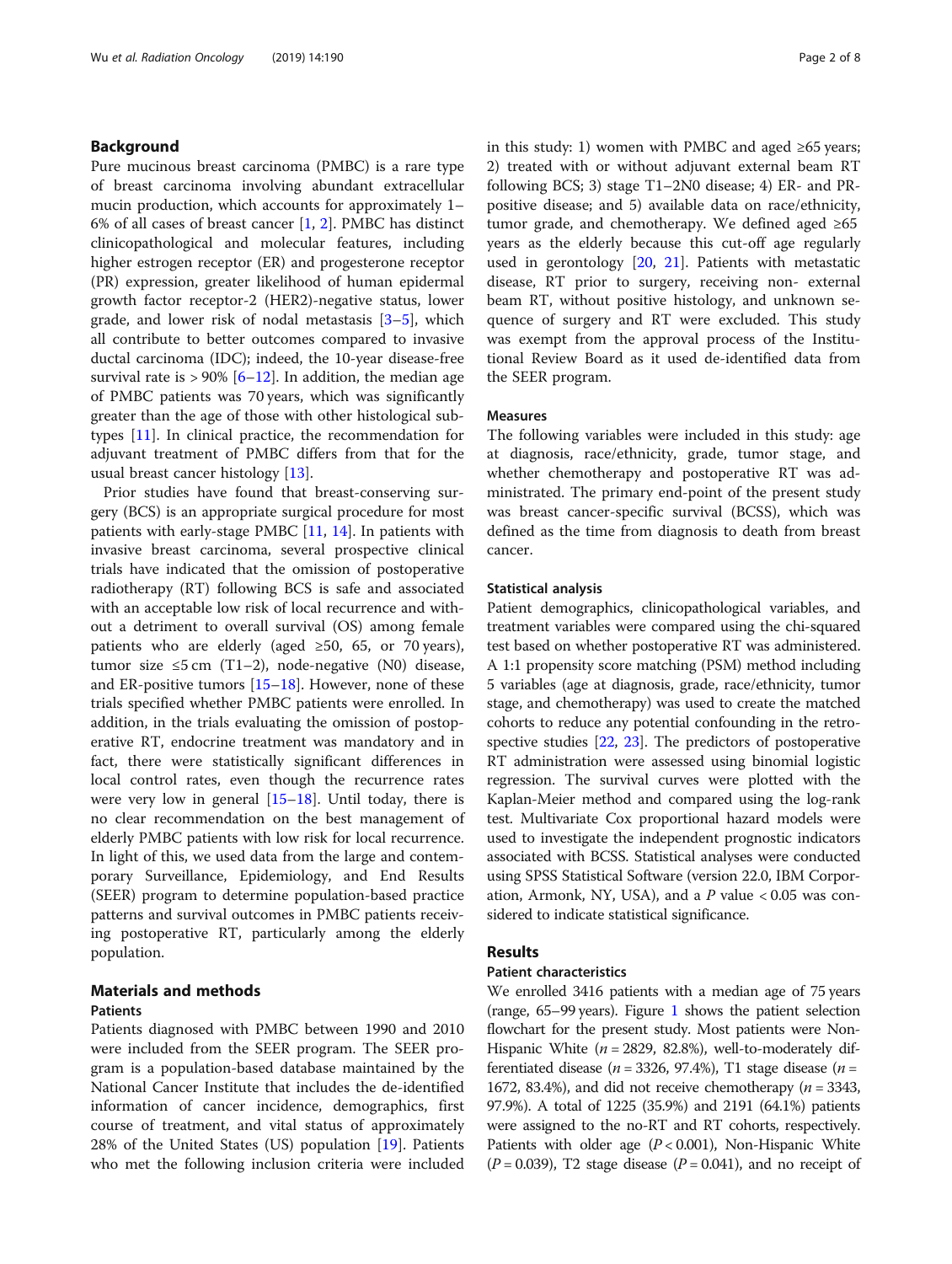<span id="page-2-0"></span>

chemotherapy  $(P < 0.001)$  were more likely to undergo postoperative RT. In addition, a total of 1010 pairs of patients were completely matched using PSM. Table [1](#page-3-0) lists the patient characteristics before and after PSM.

# Trends of postoperative RT administration based on the period of diagnosis

Figure [2](#page-3-0) lists the temporal trends of postoperative RT administration from 1990 to 2010. We found that the percentage of patients receiving postoperative RT was significantly lower after 2004 ( $P < 0.001$ ). In particular, the percentage of patients receiving postoperative RT was 71.1% from 1990 to 2003, and decreased to 59.5% from 2004 to 2010 ( $P < 0.001$ ).

# Independent predictive factors associated with receiving postoperative RT

Binomial regression analysis confirmed that younger age, moderately differentiated disease, and receiving chemotherapy were independently associated with receiving postoperative RT (Table [2\)](#page-4-0).

## Independent prognostic factors associated with BCSS

Over a median follow-up period of 95 months (range, 0– 304 months) in the non-PSM cohort, we found that 1591 (46.6%) patients died, including 110 (3.2%) patients who died of breast cancer. The 5- and 10-year BCSS rates were 98.3 and 96.6%, respectively. The 10-year BCSS rates were 98.1 and 93.2% in patients with and without postoperative RT, respectively (log-rank test,  $P < 0.001$ ; Fig. [3](#page-4-0)a). Over a median follow-up duration of 90 months in the PSM cohort, we found that receiving postoperative RT was associated with a better BCSS; in particular, the 10-year BCSS rates were 97.6 and 94.5% in patients with and without postoperative RT after PSM, respectively (log-rank test,  $P = 0.001$ ; Fig. [3](#page-4-0)b).

Multivariate Cox proportional analysis was used to determine the independent prognostic factors associated with BCSS (Table [3](#page-5-0)). After adjusting for age at diagnosis, tumor grade, race/ethnicity, tumor stage, and chemotherapy, we found that receiving postoperative RT was independently associated with better BCSS before (hazard ratio [HR]: 0.390, 95% confidence interval [CI]: 0.261–0.583, P < 0.001)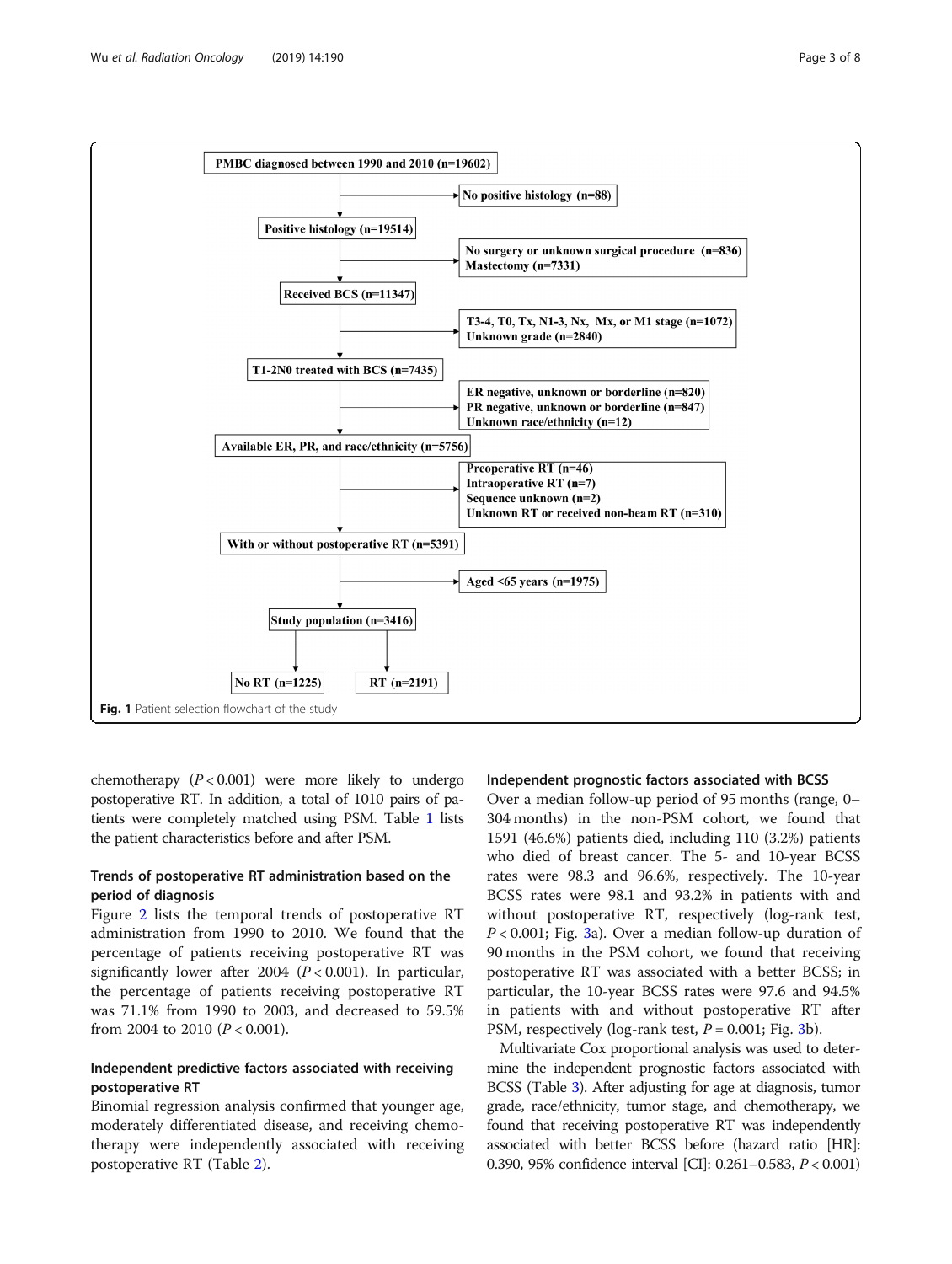<span id="page-3-0"></span>Table 1 Baseline characteristics of the two treatment cohorts before and after propensity score matching

| Variables                              | Before PSM |             |             |         | After PSM |             |             |    |
|----------------------------------------|------------|-------------|-------------|---------|-----------|-------------|-------------|----|
|                                        | n.         | Non-RT (%)  | RT (%)      | P       | n         | Non-RT (%)  | RT (%)      | P  |
| Age (years)                            |            |             |             |         |           |             |             |    |
| $65 - 69$                              | 681        | 123 (10.0)  | 558 (25.5)  | < 0.001 | 244       | 122 (12.1)  | 122 (12.1)  | 1  |
| $70 - 74$                              | 840        | 210 (17.1)  | 630 (28.8)  |         | 420       | 210 (20.8)  | 210 (20.8)  |    |
| $75 - 79$                              | 803        | 251 (20.5)  | 552 (25.2)  |         | 490       | 245 (24.3)  | 245 (24.3)  |    |
| > 79                                   | 1092       | 641 (52.3)  | 451 (20.6)  |         | 866       | 433 (42.9)  | 433 (42.9)  |    |
| Race/ethnicity                         |            |             |             |         |           |             |             |    |
| Non-Hispanic White                     | 2829       | 1035 (84.5) | 1794 (81.9) | 0.039   | 1694      | 847 (83.9)  | 847 (83.9)  |    |
| Non-Hispanic Black                     | 214        | 76 (6.2)    | 138(6.3)    |         | 116       | 58 (5.7)    | 58 (5.7)    |    |
| Hispanic (All Races)                   | 199        | 69 (5.6)    | 130 (5.9)   |         | 122       | 61(6.0)     | 61(6.0)     |    |
| Other                                  | 174        | 45(3.7)     | 128 (5.9)   |         | 88        | 44 (4.4)    | 44 (4.4)    |    |
| Grade                                  |            |             |             |         |           |             |             |    |
| Well-differentiated                    | 2279       | 837 (68.3)  | 1442 (65.8) | 0.314   | 1358      | 679 (67.2)  | 679 (67.2)  |    |
| Moderately differentiated              | 1047       | 356 (29.1)  | 691 (31.5)  |         | 622       | 311 (30.8)  | 311 (30.8)  |    |
| Poorly differentiated/undifferentiated | 90         | 32(2.6)     | 58 (2.6)    |         | 40        | 20(2.0)     | 20(2.0)     |    |
| Tumor stage                            |            |             |             |         |           |             |             |    |
| T1                                     | 2848       | 1000 (81.6) | 1848 (84.3) | 0.041   | 1672      | 836 (82.8)  | 836 (82.8)  |    |
| T <sub>2</sub>                         | 568        | 225 (18.4)  | 343 (15.7)  |         | 348       | 174 (17.2)  | 174 (17.2)  |    |
| Chemotherapy                           |            |             |             |         |           |             |             |    |
| No/unknown                             | 3343       | 1213 (99.0) | 2130 (97.2) | < 0.001 | 2000      | 1000 (99.0) | 1000 (99.0) | -1 |
| Yes                                    | 73         | 12(1.0)     | 61(2.8)     |         | 20        | 10(1.0)     | 10(1.0)     |    |

PSM propensity score matching; RT radiotherapy

and after PSM (HR: 0.445, 95%CI: 0.273–0.723,  $P = 0.001$ ), compared to patients without postoperative RT.

# Discussion

In the present study, we aimed to assess the practice patterns and survival outcomes of postoperative RT following BCS in elderly PMBC patients, and found that the use of postoperative RT has decreased in recent years, even though it was associated with better BCSS before and after PSM. To our knowledge, this is the first study to assess the effect and administration of postoperative RT after BCS among elderly PMBC patients.

Although the present study only included patients aged ≥65 years, the patient characteristics in the selection flowchart showed that most patients had small tumor size, lower tumor grade, and ER- and PR-positive

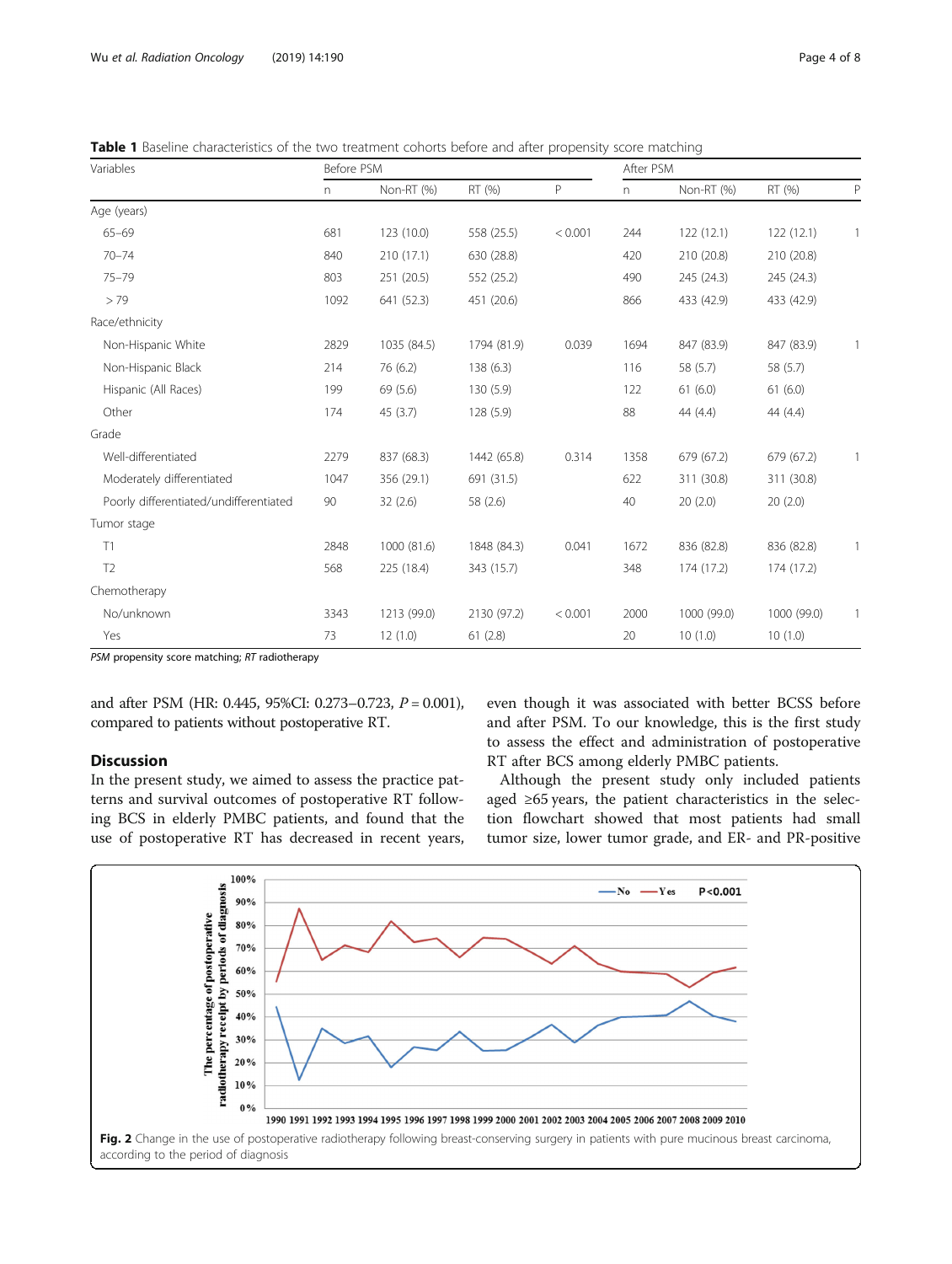<span id="page-4-0"></span>

| Table 2 Independent predictive indicators of postoperative      |     |        |  |  |  |
|-----------------------------------------------------------------|-----|--------|--|--|--|
| radiotherapy administration following breast-conserving surgery |     |        |  |  |  |
| Variables                                                       | OR. | 95% CL |  |  |  |
| Age (years)                                                     |     |        |  |  |  |
| 65-69                                                           |     |        |  |  |  |

| ひコーひソ                                  |       |                 |         |
|----------------------------------------|-------|-----------------|---------|
| $70 - 74$                              | 0.669 | $0.521 - 0.860$ | 0.002   |
| $75 - 79$                              | 0.492 | $0.385 - 0.630$ | < 0.001 |
| >79                                    | 0.154 | $0.124 - 0.197$ | < 0.001 |
| Race/ethnicity                         |       |                 |         |
| Non-Hispanic White                     | 1     |                 |         |
| Non-Hispanic Black                     | 0.917 | $0.673 - 1.249$ | 0.582   |
| Hispanic (All Races)                   | 0.914 | $0.663 - 1.259$ | 0.583   |
| Other                                  | 1.432 | 0.990-2.069     | 0.056   |
| Grade                                  |       |                 |         |
| Well-differentiated                    | 1     |                 |         |
| Moderately differentiated              | 1.189 | 1.009-1.400     | 0.038   |
| Poorly differentiated/undifferentiated | 0.906 | 0.569-1.442     | 0.676   |
| Tumor stage                            |       |                 |         |
| T1                                     | 1     |                 |         |
| T <sub>2</sub>                         | 0.931 | $0.762 - 1.136$ | 0.480   |
| Chemotherapy                           |       |                 |         |
| No/unknown                             | 1     |                 |         |
| Yes                                    | 2.219 | 1.158-4.251     | 0.016   |

CI confidence intervals; OR odds ratio

disease, consistent with that noted in previous studies [[3](#page-6-0)–[5\]](#page-6-0). In addition, most patients also had HER2-negative disease [[3,](#page-6-0) [5](#page-6-0)]. Due to the less aggressive behavior of PMBC, the prognosis was excellent, with a 10-year BCSS rate of up to 96.6% in the present study. A retrospective

also showed an excellent BCSS of > 90% [\[3](#page-6-0), [24](#page-7-0)]. Furthermore, the period of diagnosis impacted the decision of surgical procedure. A study by Sas-Korczyńska et al. included patients from 1952 to 2002 ( $n = 94$ ) found that most patients were treated with mastectomy (95.7%) and only 4.3% received BCS [[12\]](#page-7-0). Anan et al. also found that only 14.5% of patients received BCS between 1976 and 1998 ( $n = 76$ ) [[25\]](#page-7-0). However, 79.3, 51.3, and 64.1% of patients diagnosed in 1990–2010, 2014– 2016, and 1983–2014, respectively, at 3 Chinese institutes still received mastectomy [\[10,](#page-7-0) [26,](#page-7-0) [27](#page-7-0)]. Several recent studies from the US showed that > 60% of patients were treated with BCS, and that this rate remained relatively constant between 1998 and 2018 [\[6](#page-6-0), [11](#page-7-0), [28](#page-7-0)]. The selection flowchart of our study also confirmed that approximately 60% of patients were treated with BCS, and that the prognosis in this patient subset was excellent. Our results also confirmed that BCS is an appropriate treatment for low-risk early-stage PMBC.

analysis from a single institute or population-based study

Previous clinical trials have sought to compare the outcomes between adjuvant endocrine treatment alone and adjuvant RT plus endocrine treatment following BCS in elderly patients with invasive breast carcinoma  $[15–18]$  $[15–18]$  $[15–18]$  $[15–18]$  $[15–18]$ ; however, the histological subtypes of the enrolled patients were not recorded in those studies. As there are significant differences in the clinicopathological and molecular features between IDC and PMBC, it is unclear whether RT can be safely omitted in PMBC patients. However, in the present study, 64.1% of elderly patients were treated with RT, and the percentage of receiving postoperative RT significantly decreased from 2004 to 2010 (59.5%), relative to that from 1990 to 2003

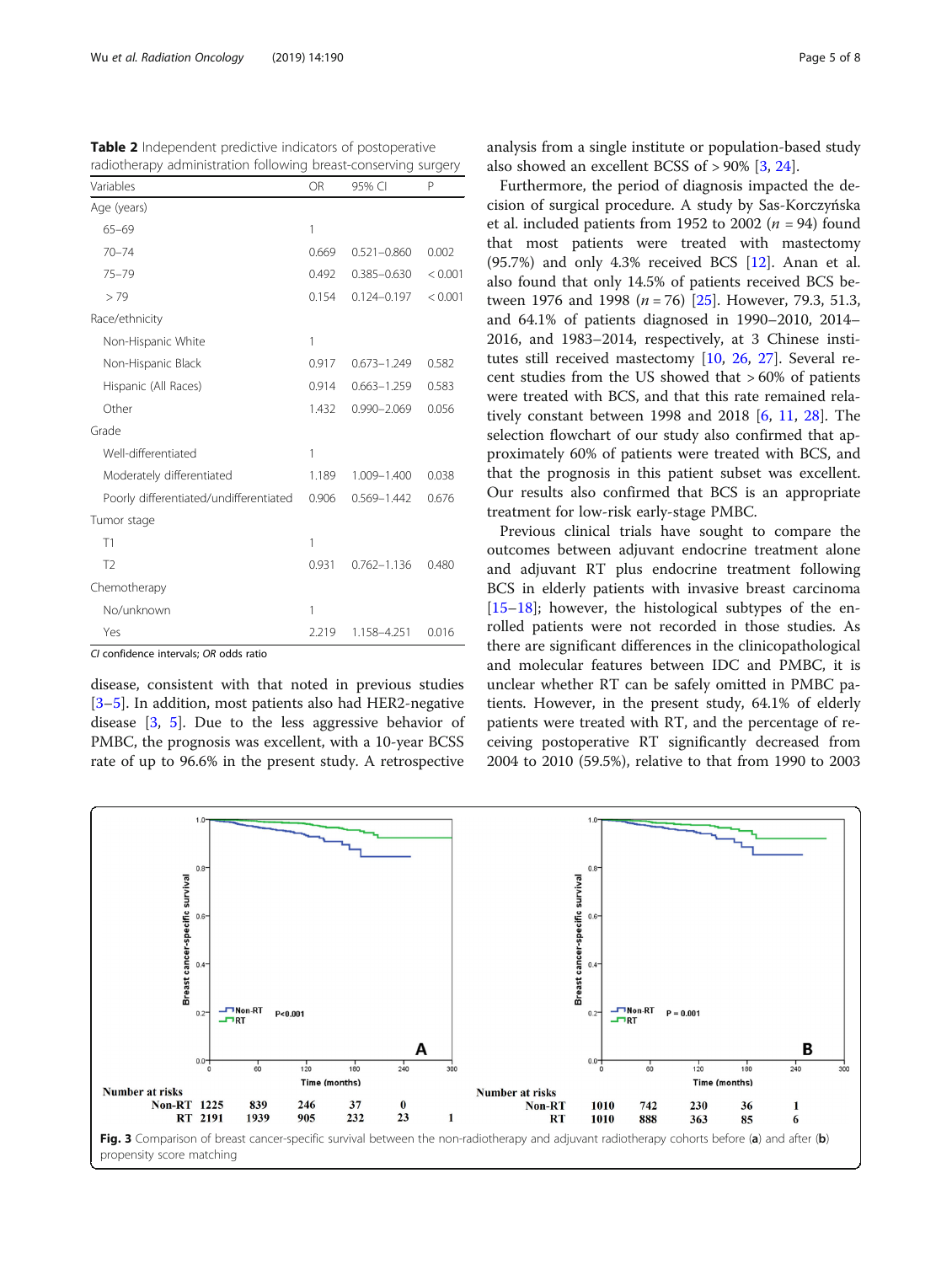| Variables                              | Before PSM   |                 |         | After PSM    |                  |       |
|----------------------------------------|--------------|-----------------|---------|--------------|------------------|-------|
|                                        | HR           | 95% CI          | Ρ       | HR           | 95% CI           | P     |
| Age (years)                            |              |                 |         |              |                  |       |
| $65 - 69$                              | 1            |                 |         | $\mathbf{1}$ |                  |       |
| $70 - 74$                              | 0.878        | $0.479 - 1.612$ | 0.675   | 1.261        | 0.534-2.977      | 0.597 |
| $75 - 79$                              | 0.885        | $0.469 - 1.671$ | 0.707   | 0.997        | $0.409 - 2.429$  | 0.995 |
| >79                                    | 1.985        | 1.135-3.473     | 0.016   | 2.004        | 0.936-4.433      | 0.086 |
| Race/ethnicity                         |              |                 |         |              |                  |       |
| Non-Hispanic White                     |              |                 |         | $\mathbf{1}$ |                  |       |
| Non-Hispanic Black                     | 1.382        | $0.695 - 2.747$ | 0.356   | 0.822        | $0.256 - 2.636$  | 0.742 |
| Hispanic (All Races)                   | 0.676        | $0.248 - 1.842$ | 0.444   | 0.713        | $0.223 - 2.288$  | 0.570 |
| Other                                  | 0.426        | $0.105 - 1.732$ | 0.233   | 0.717        | $0.175 - 2.937$  | 0.644 |
| Grade                                  |              |                 |         |              |                  |       |
| Well-differentiated                    | 1            |                 |         | $\mathbf{1}$ |                  |       |
| Moderately differentiated              | 1.195        | $0.797 - 1.791$ | 0.388   | 1.211        | $0.736 - 1.922$  | 0.452 |
| Poorly differentiated/undifferentiated | 2.429        | $1.111 - 5.311$ | 0.026   | 2.256        | $0.693 - 7.350$  | 0.177 |
| Tumor stage                            |              |                 |         |              |                  |       |
| T1                                     | $\mathbf{1}$ |                 |         | $\mathbf{1}$ |                  |       |
| T <sub>2</sub>                         | 1.626        | $1.051 - 2.517$ | 0.029   | 1.871        | 1.106-3.167      | 0.020 |
| Chemotherapy                           |              |                 |         |              |                  |       |
| No/unknown                             |              | $\mathbf{1}$    |         | $\mathbf{1}$ |                  |       |
| Yes                                    | 1.572        | 0.492-5.019     | 0.445   | 3.143        | $0.745 - 13.256$ | 0.119 |
| Radiotherapy                           |              |                 |         |              |                  |       |
| No/unknown                             | 1            |                 |         | 1            |                  |       |
| Yes                                    | 0.390        | $0.261 - 0.583$ | < 0.001 | 0.445        | $0.273 - 0.723$  | 0.001 |

<span id="page-5-0"></span>Table 3 Multivariate analysis of the prognostic factors associated with breast cancer-specific survival before and after propensity score matching

CI confidence intervals; HR, hazard ratio; PSM propensity score matching

(71.1%). The results of 2 prospective clinical trials were published in 2004, which showed that adjuvant RT plus tamoxifen was associated with better locoregional control but no significant difference in the rates of distant recurrence and OS compared to tamoxifen alone [[15,](#page-7-0) [16\]](#page-7-0), which could impact the treatment decision of postoperative RT after BCS in PMBC. Given the decrease in the use of postoperative RT in recent years, these findings could impact patient counseling, which is currently supported by findings from existing randomized studies conducted in IDC patients and may not be suitable due to the inherent lower aggressiveness of PMBC.

To our knowledge, no study has assessed the rates and patterns of local recurrence stratified based on whether postoperative RT was administered. Barkley et al. examined 111 PMBC patients (median age, 56 years), including 67% ( $n = 64$ ) treated with BCS and 95.5% treated with RT following BCS. Over a median follow-up duration of 63 months, they found that 2 patients with stage T1 N0 and HR-positive disease developed local recurrence after adjuvant RT [[26](#page-7-0)]. In addition, Vo et al. examined 61 patients (median age, 60 years) treated with BCS, including 90% treated with RT, and 3 patients were found to have developed local recurrence [[14](#page-7-0)]. Gwark et al. assessed 471 patients from Korea (mean age, 46 years), including 65.6% who were treated with RT, and found a total of 34 relapses, including 10 patients of local recurrence [\[4](#page-6-0)]. Although we could not compare the effect of RT on local recurrence, based on the above results, the local recurrence rate of PMBC should be very low after postoperative RT. Hence, the administration of postoperative RT could potentially improve the outcomes of PMBC patients.

Limited studies were available to compare the outcomes of PMBC based on the administration of postoperative RT. A prior SEER study created a clinical nomogram to predict the outcomes of early PMBC [[24](#page-7-0)]; however, the role of postoperative RT was not included in the nomogram. Gwark et al. found that RT was related to survival outcomes in univariate analysis, whereas no significant association with outcomes was observed in the multivariate analysis [\[4](#page-6-0)]; however, the surgical procedure was not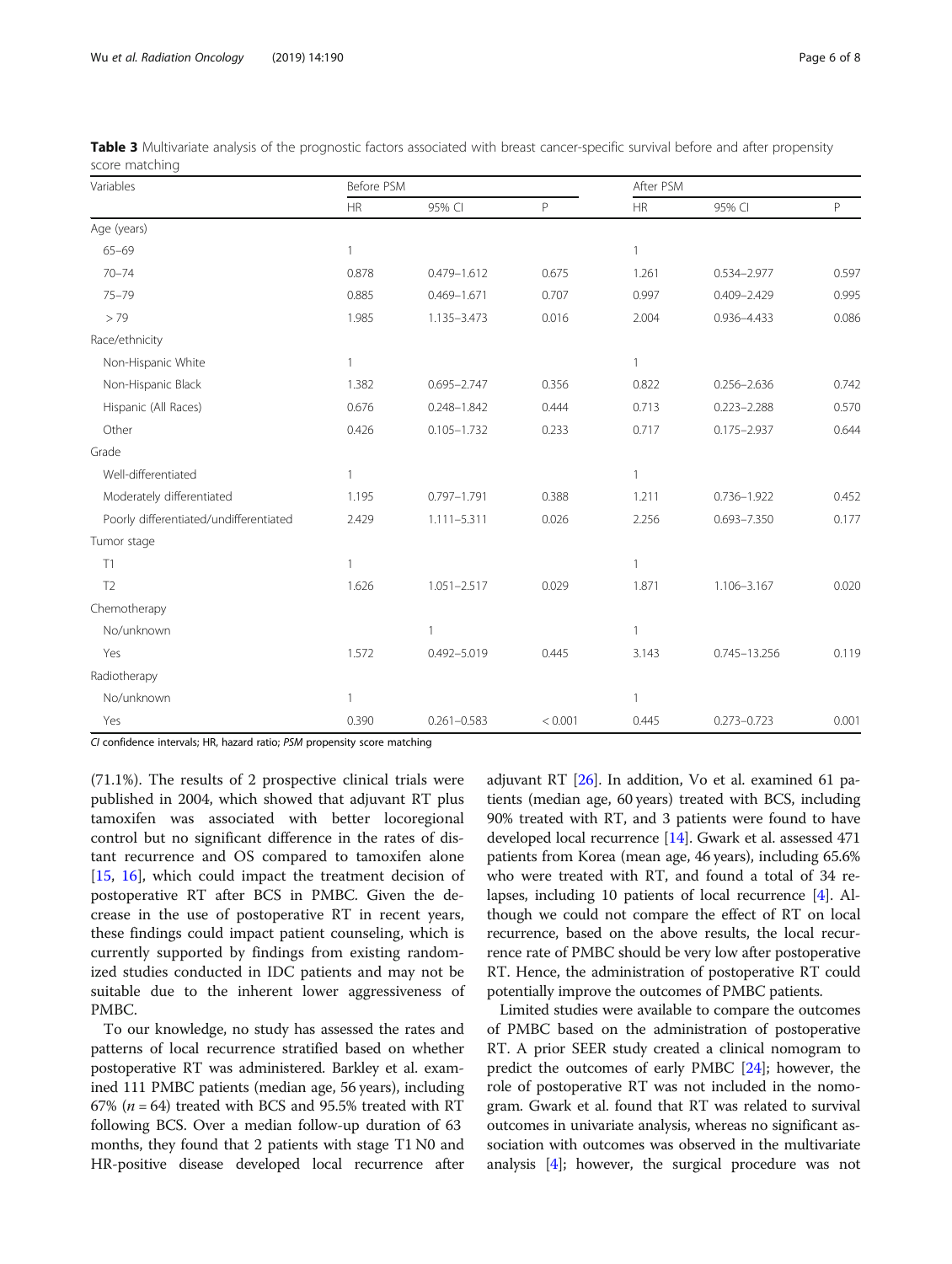<span id="page-6-0"></span>specified in that study. Hence, we were unable to determine the role of RT on the outcomes on different surgical procedures. Another study from the SEER database that included 11,400 PMBC patients indicated that the addition of postoperative RT did not significantly improve OS; however, in that study as well, the surgical procedure was not analyzed [9]. To our knowledge, this is the first study to indicate the benefit of postoperative RT on BCSS in elderly PMBC patients, compared to those without postoperative RT. A large retrospective cohort study found that approximately 30% of PMBC patients did not receive postoperative RT following BCS [[11](#page-7-0)], consistent with our findings in the elderly population. Thus, our findings show that postoperative RT should not be omitted following BCS in elderly PMBC patients.

Our study has certain limitations. First, inherent bias is possible in any retrospective study. Second, a centralized pathology review of the SEER database was lacking. Nevertheless, the survival rate of patients was similar to that of previous studies [6–[12\]](#page-7-0). Thus, our study might still be representative of the relevant population. In addition, the details regarding endocrine therapy, chemotherapy regimen, radiotherapy dose, completeness of chemotherapy and radiotherapy, and the pattern of locoregional and distant recurrence were also not recorded in the SEER database. Finally, the percentage of patients receiving RT was under-reported in the SEER database [[29](#page-7-0)]. Despite these limitations, our study offers new insights on the impact of postoperative RT on prognosis after BCS in PMBC patients. The SEER program provides us with a large sample size that can be used to analyze rare breast cancer histologies using robust statistical methods with sufficient power to draw conclusions. Thus, we believe that our findings will contribute to the current knowledge on the effect of postoperative RT following BCS in low-risk elderly PMBC patients.

# Conclusion

In conclusion, although the use of postoperative RT following BCS has been decreasing over time in elderly PMBC patients, we believe that postoperative RT may be beneficial in this patient subset; however, additional prospective studies are needed to confirm these results.

#### Abbreviations

BCS: Breast-conserving surgery; BCSS: Breast cancer-specific survival; CI: Confidence interval; CSS: Cause-specific survival; ER: Estrogen receptor; HER2: Human epidermal growth factor receptor-2; HR: Hazard ratio; IDC: Invasive ductal carcinoma; OS: Overall survival; PMBC: Pure mucinous breast carcinoma; PR: Progesterone receptor; PSM: Propensity score matching; RT: Radiotherapy; SEER: Surveillance, Epidemiology, and End Results; US: United States

#### Acknowledgments

The authors acknowledge the efforts of the Surveillance, Epidemiology, and End Results (SEER) Program tumor registries in the creation of the SEER database.

## Authors' contributions

SGW and FYL drafted the manuscript. SGW performed the statistical analyses. JW and CLL participated in the design of the study. JZ and ZYH conceived of the study. SGW acquired the datasets. All authors read and approved the final manuscript.

#### Funding

This work was partly supported by the National Natural Science Foundation of China (81872459, 81803050), the Commission Young and Middle-aged Talents Training Project of Fujian Health Commission (No. 2019-ZQNB-25), and the Science and Technology Planning Projects of Xiamen Science & Technology Bureau (No. 3502Z20174070).

#### Availability of data and materials

Any request of data and material may be sent to the corresponding author.

#### Ethics approval and consent to participate

This study was based on the publicly available SEER database and we have got the permission to access them on purpose of research only (Reference number: 11025-Nov2016). As the SEER database consists of de-identified information, the study was exempt from the approval process of Institutional Review Boards of the First Affiliated Hospital of Xiamen University.

#### Consent for publication

Not applicable.

#### Competing interests

The authors declare that they have no competing interests.

#### Author details

<sup>1</sup>Department of Radiation Oncology, Cancer Hospital, the First Affiliated Hospital of Xiamen University, Teaching Hospital of Fujian Medical University, Xiamen 361003, People's Republic of China. <sup>2</sup>Department of Radiation Oncology, Sun Yat-sen University Cancer Center, State Key Laboratory of Oncology in South China, Collaborative Innovation Center of Cancer Medicine, Guangzhou 510060, People's Republic of China. <sup>3</sup>Department of Obstetrics and Gynecology, the First Affiliated Hospital of Xiamen University, Teaching Hospital of Fujian Medical University, Xiamen, People's Republic of China.

## Received: 1 August 2019 Accepted: 9 October 2019 Published online: 04 November 2019

#### References

- Komaki K, Sakamoto G, Sugano H, Morimoto T, Monden Y. Mucinous carcinoma of the breast in Japan. A prognostic analysis based on morphologic features. Cancer. 1988;61(5):989–96.
- 2. André S, Cunha F, Bernardo M, Menesese Sousa J, Cortez F, Soares J. Mucinous carcinoma of the breast: a pathologic study of 82 cases. J Surg Oncol. 1995;58(3):162–7.
- 3. Roux P, Knight S, Cohen M, Classe JM, Mazouni C, Chauvet MP, et al. Tubular and mucinous breast cancer: results of a cohort of 917 patients. Tumori. 2019;105(1):55–62.
- 4. Gwark SC, Lee HS, Lee Y, Lee SB, Sohn G, Kim J, et al. Clinical implication of HER2 status in hormone receptor-positive mucinous breast Cancer. Ann Surg Oncol. 2019;26(7):2166–74.
- 5. Pareja F, Lee JY, Brown DN, Piscuoglio S, Gularte-Mérida R, Selenica P, et al. The genomic landscape of mucinous breast Cancer. J Natl Cancer Inst. 2019. <https://doi.org/10.1093/jnci/djy216> [Epub ahead of print].
- 6. Li CI. Risk of mortality by histologic type of breast cancer in the United States. Horm Cancer. 2010;1(3):156–65.
- Park S, Koo J, Kim JH, Yang WI, Park BW, Lee KS. Clinicopathological characteristics of mucinous carcinoma of the breast in Korea: comparison with invasive ductal carcinoma-not otherwise specified. J Korean Med Sci. 2010;25(3):361–8.
- 8. Anderson WF, Chu KC, Chang S, Sherman ME. Comparison of age-specific incidence rate patterns for different histopathologic types of breast carcinoma. Cancer Epidemiol Biomark Prev. 2004;13(7):1128–35.
- 9. Di Saverio S, Gutierrez J, Avisar E. A retrospective review with long term follow up of 11,400 cases of pure mucinous breast carcinoma. Breast Cancer Res Treat. 2008;111(3):541–7.